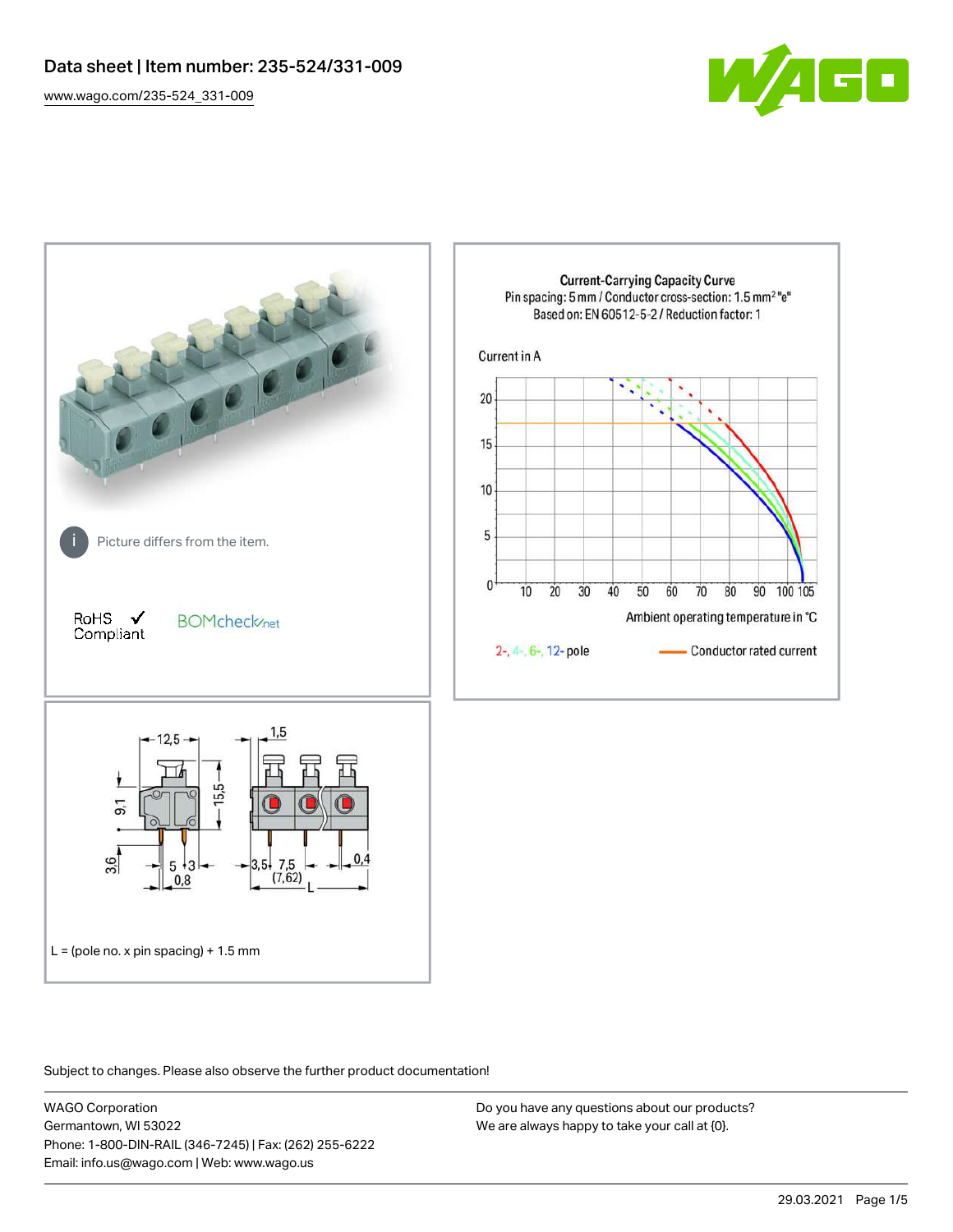

# Item description

- $\blacksquare$ PCB terminal strips with push-buttons
- П Push-in terminations of solid and ferruled conductors
- $\blacksquare$ Convenient termination/removal of fine-stranded conductors via push-buttons
- $\blacksquare$ Set to metric or inch pin spacing by compressing terminal strips or pulling them apart

## Data Electrical data

### IEC Approvals

| Ratings per                 | IEC/EN 60664-1                                                       |
|-----------------------------|----------------------------------------------------------------------|
| Rated voltage (III / 3)     | 400 V                                                                |
| Rated surge voltage (III/3) | 6 <sub>kV</sub>                                                      |
| Rated voltage (III/2)       | 630 V                                                                |
| Rated surge voltage (III/2) | 6 <sub>kV</sub>                                                      |
| Nominal voltage (II/2)      | 1000V                                                                |
| Rated surge voltage (II/2)  | 6 <sub>kV</sub>                                                      |
| Rated current               | 17.5A                                                                |
| Legend (ratings)            | (III / 2) $\triangleq$ Overvoltage category III / Pollution degree 2 |

## UL Approvals

| Approvals per                  | UL 1059 |
|--------------------------------|---------|
| Rated voltage UL (Use Group B) | 300 V   |
| Rated current UL (Use Group B) | 10 A    |
| Rated voltage UL (Use Group D) | 300 V   |
| Rated current UL (Use Group D) | 10 A    |

# CSA Approvals

| Approvals per                   | CSA   |
|---------------------------------|-------|
| Rated voltage CSA (Use Group B) | 300 V |
| Rated current CSA (Use Group B) | 15 A  |

### Connection data

Connection technology example and the push-in CAGE CLAMP<sup>®</sup>

about our products?

Subject to changes. Please also observe the further product documentation!

| <b>WAGO Corporation</b>                                | Do you have any questions about our produ     |
|--------------------------------------------------------|-----------------------------------------------|
| Germantown, WI 53022                                   | We are always happy to take your call at {0}. |
| Phone: 1-800-DIN-RAIL (346-7245)   Fax: (262) 255-6222 |                                               |
| Email: info.us@wago.com   Web: www.wago.us             |                                               |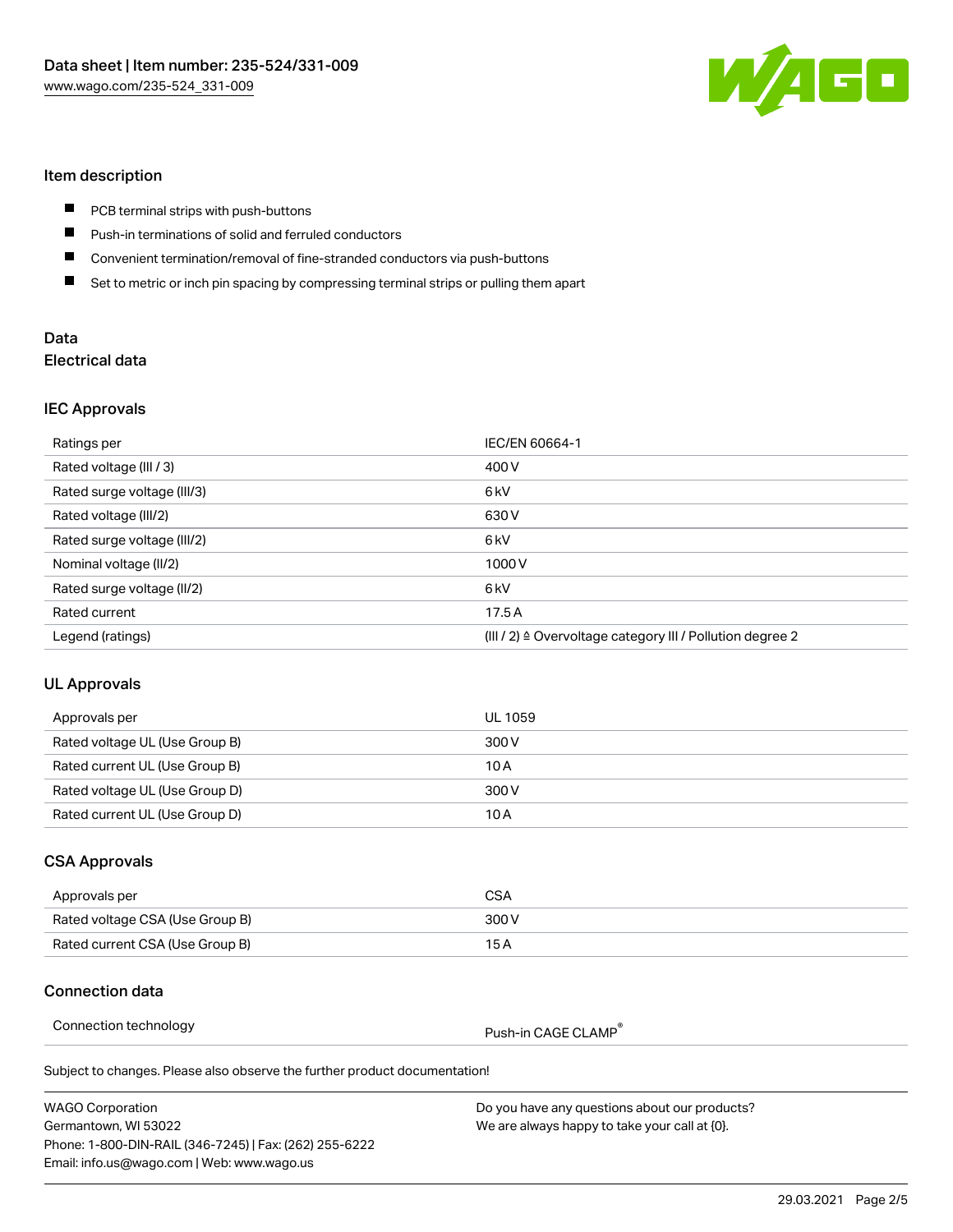# Data sheet | Item number: 235-524/331-009

[www.wago.com/235-524\\_331-009](http://www.wago.com/235-524_331-009)



| Actuation type                                    | Push-button                            |
|---------------------------------------------------|----------------------------------------|
| Solid conductor                                   | $0.21.5$ mm <sup>2</sup> / 20  14 AWG  |
| Fine-stranded conductor                           | $0.751.5$ mm <sup>2</sup> / 20  14 AWG |
| Fine-stranded conductor; with insulated ferrule   | $0.251$ mm <sup>2</sup>                |
| Fine-stranded conductor; with uninsulated ferrule | $0.251$ mm <sup>2</sup>                |
| Strip length                                      | $910$ mm / 0.35  0.39 inch             |
| Conductor connection direction to PCB             | $0^{\circ}$                            |
| Pole No.                                          | 24                                     |
| Total number of connection points                 | 24                                     |
| Total number of potentials                        | 24                                     |
| Number of connection types                        | 1                                      |
| Number of levels                                  | и                                      |

# Physical data

| Pin spacing                          | 7.5/7.62 mm / 0.295/0.3 inch |
|--------------------------------------|------------------------------|
| Width                                | 181.5 mm / 7.146 inch        |
| Height                               | 19.1 mm / 0.752 inch         |
| Height from the surface              | 15.5 mm / 0.61 inch          |
| Depth                                | 12.5 mm / 0.492 inch         |
| Solder pin length                    | 3.6 <sub>mm</sub>            |
| Solder pin dimensions                | $0.4 \times 0.8$ mm          |
| Drilled hole diameter with tolerance | $1^{(+0.1)}$ mm              |

# PCB contact

| PCB Contact                         | тнт                                      |
|-------------------------------------|------------------------------------------|
| Solder pin arrangement              | over the entire terminal strip (in-line) |
| Number of solder pins per potential |                                          |

# Material data

| Material group              |                                       |
|-----------------------------|---------------------------------------|
| Insulation material         | Polyamide (PA66)                      |
| Flammability class per UL94 | V <sub>0</sub>                        |
| Clamping spring material    | Chrome nickel spring steel (CrNi)     |
| Contact material            | Electrolytic copper $(E_{\text{Cl}})$ |
| Contact plating             | tin-plated                            |
| Weight                      | 1.1 <sub>g</sub>                      |

Subject to changes. Please also observe the further product documentation!

| <b>WAGO Corporation</b>                                | Do you have any questions about our products? |
|--------------------------------------------------------|-----------------------------------------------|
| Germantown, WI 53022                                   | We are always happy to take your call at {0}. |
| Phone: 1-800-DIN-RAIL (346-7245)   Fax: (262) 255-6222 |                                               |
| Email: info.us@wago.com   Web: www.wago.us             |                                               |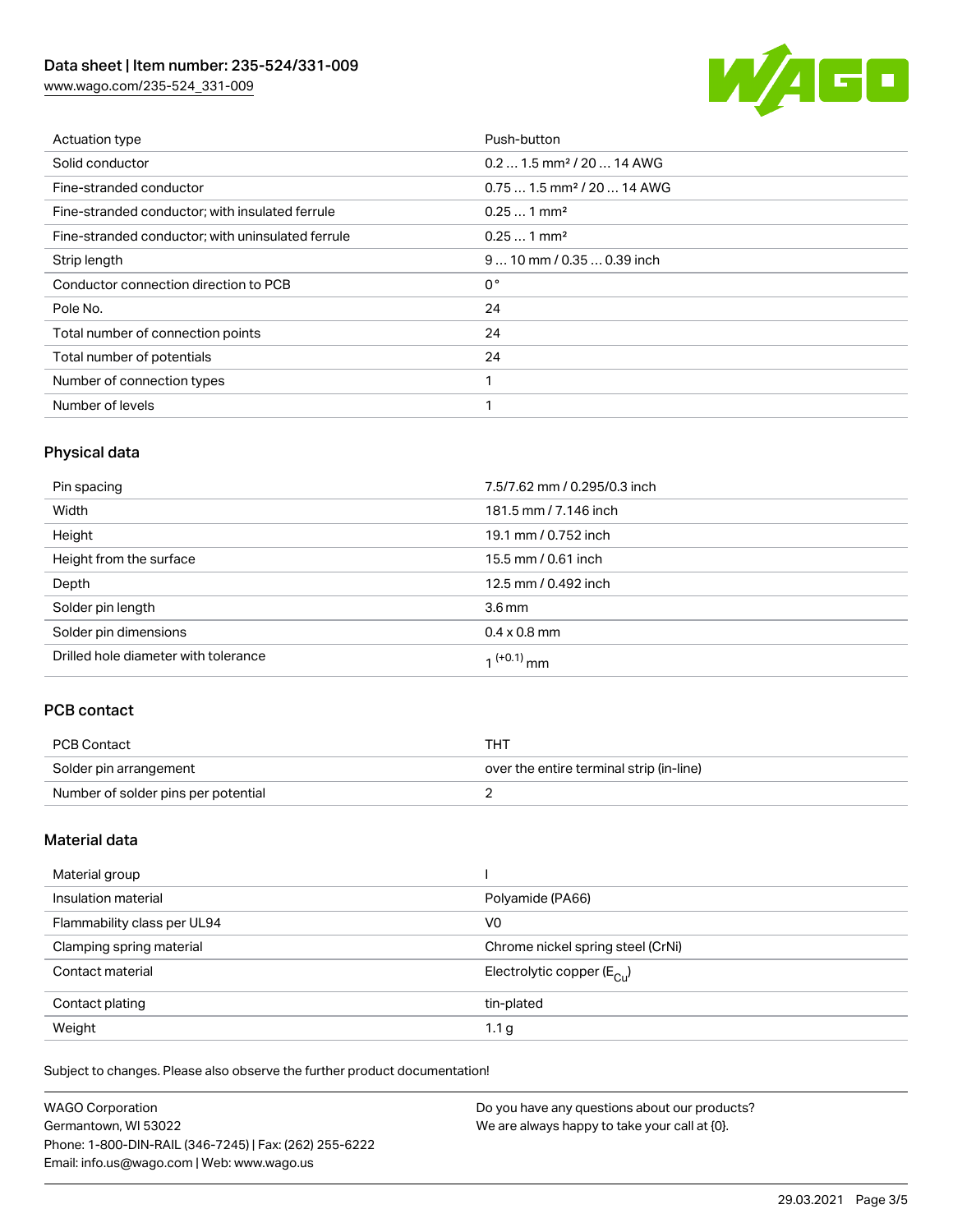

### Environmental requirements

| Limit temperature range                                 | $-60+105 °C$  |               |          |
|---------------------------------------------------------|---------------|---------------|----------|
| Commercial data                                         |               |               |          |
| Packaging type                                          | <b>BOX</b>    |               |          |
| <b>GTIN</b>                                             | 4017332303620 |               |          |
| <b>Downloads</b><br><b>Documentation</b>                |               |               |          |
| <b>Additional Information</b><br>Technical explanations | 2019 Apr 3    | pdf<br>2.0 MB | Download |

### Installation Notes

#### Conductor termination



Inserting/removing fine-stranded conductors via push-button.



Insert/remove fine-stranded conductors with ferrules via push-button.



Insert solid conductors via push-in termination.



Subject to changes. Please also observe the further product documentation!

WAGO Corporation Germantown, WI 53022 Phone: 1-800-DIN-RAIL (346-7245) | Fax: (262) 255-6222 Email: info.us@wago.com | Web: www.wago.us

Do you have any questions about our products? We are always happy to take your call at {0}.